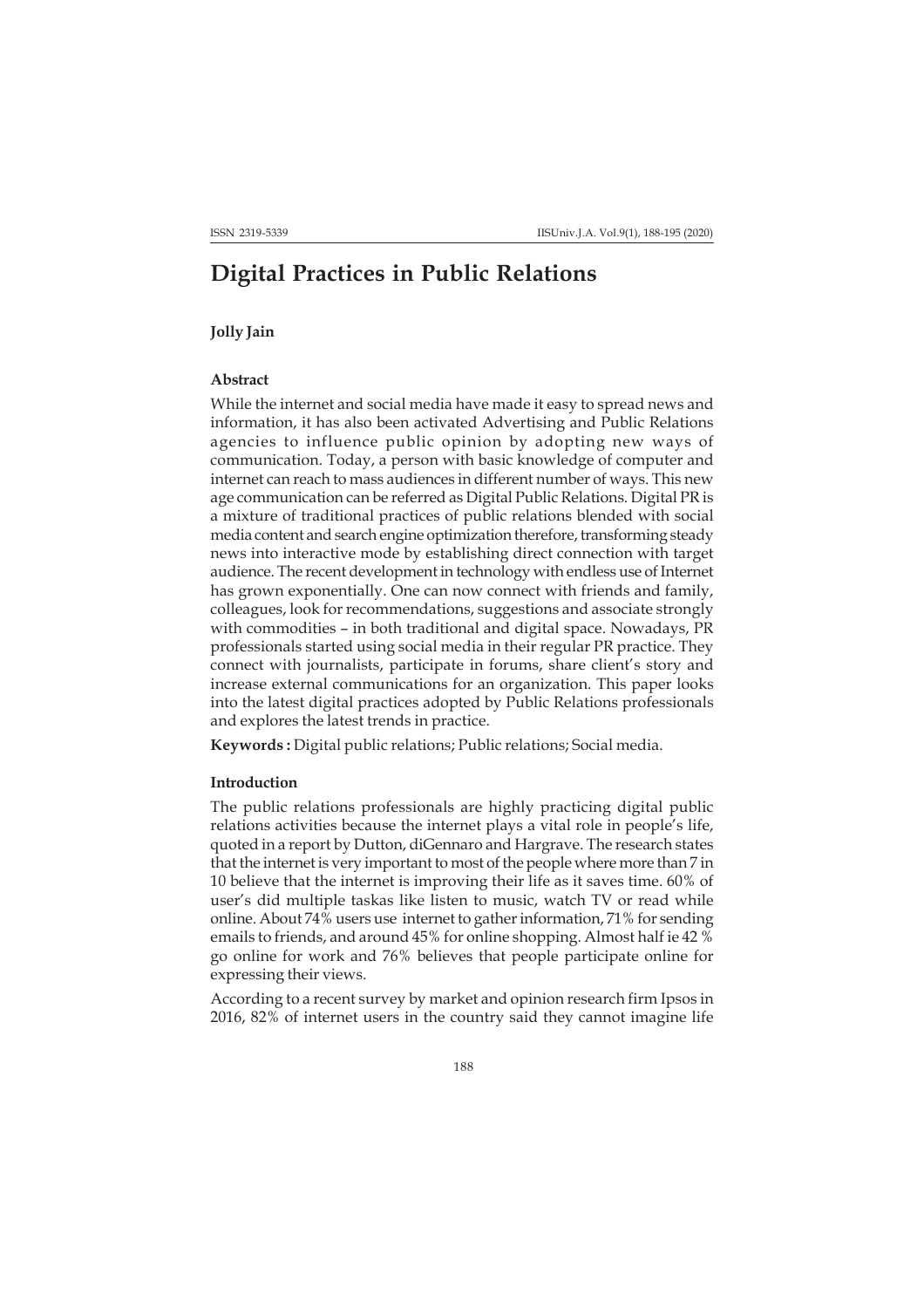without internet which is even higher than the UK, China, and the US. The poll was conducted with 18,180 adults across 23 countries between Sept. 12 and Oct. 11, 2016. With this dynamics of Internet in India, it is essential for organizations to connect with their publics on internet. Journalists, these days regularly create digital content on different social media platforms in form of text, podcasts, vodcasts, pictures, and blogs. This age of social media benefits PR people by establishing direct connect with Influencers and journalists through digital channels. Twitter is one of the platforms, where journalists share stories on their social media handles **(Chartered Institute of Public Relations, 2012).** Social Platforms like Twitter, Facebook often used to break story or video which goes viral rapidly by sharing. The rapid rise of social networking sites changed the entire ecosystem as they are highly dynamic and reactive.

Organization these days, demand 360 degree visibility from their marketing agency which include piece of news in print or TV media, presence on social media like FB page or twitter handle. Rob Brown in his book said that we have now entered a third phase since the inception of digital marketing and the arrival of this third wave of digital communications, is characterized by user-generated content (UGC). Social Media is a users platform hence content created on social media is user generated therefore, more interesting content will spread more. A public relations professional, consider Facebook, Twitter, Instagram, Linked In, YouTube as major social media platforms for promotion as these platforms have maximum users. Just as PR professionals write press releases for print media, and make arrangements for TV media, they also write content for social media. All these above mentioned platforms are different from each other. Facebook accepts text, video, image to create an impactful post while twitter accepts short text, short video or image. So, along with pitching the story to traditional media, PR professionals are also sharing the same on different social media platforms according to their respective formats. Blend of traditional communication tactics and digital practices are magnifying communication which helps in establishing deeper connection with the publics. The traditional press release is gradually transforming into a more advanced form of communication by creating Social Media Release (SMR) template (Deirdre Breakenridge, 2008). According to Breakenridge, SMR is a tool helps in communicating through meaningful information, précised data in form of content which can be shared with journalists; before he or she finds it from others source.

A basic press release can be enhanced by adding interactive feature to make it Social Media Release like Really Simple Syndication (RSS) direct news feeds and links. Sharing high resolution photographs, Videos, links to previous coverage (like del.icio.us or Digg) for social bookmarking or links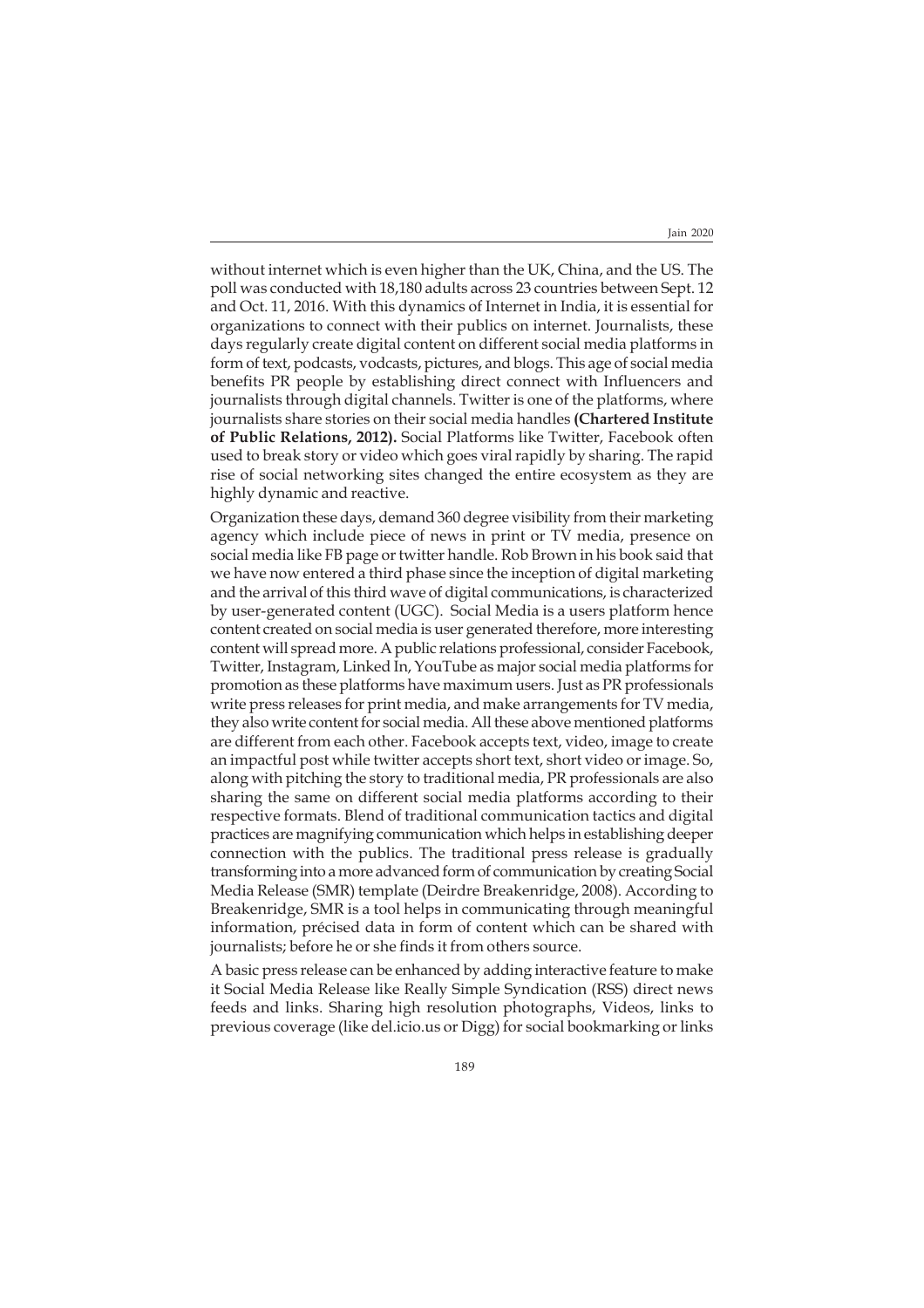to blogs (**Philip and Young, 2009**).Hence it is widely observed that PR Professionals started incorporating new strategies keeping in mind the format and impact of social media in Public Relations.

#### **Review of Literature**:

Since the concept of utilizing social media into Public Relations is less explored, still a lot of books had been written on the same which argues on different angles. Richard Edelman, CEO Edelman says that social media has altered "the nature of how we do what we do". Solis and Breakenridge in their book mentioned that **'shift from pitching to participating, from selling a story to telling a story'**. Weber (2007) in his book, comments that the world of communication is remarkably heading towards digital mode, and those who are learning and practicing these tactics, will be able to express effectively. Therefore, veteran PR specialists believe that **this is the peak of a magnificent era which is undergoing major changes in PR practice.** It implies that there are advanced tactics which might help organization to serve marketing needs and requirements. Butterick (2011) also emphasize on the growth of digital media and comments that upgrading the mediums of communication linked to PR, will give enormous impact on public relations.

A lot was also argued on the content used on social media to practice Public Relations. Solis and Breakenridge in their book, tries to explain that, UGC **(User Generated Content) is the actual cause of practicing PR on social media. It altered the "equation of influence" and empowering ordinary people** (Solis, 2011). They further said that in the world of Web 2.0, conversation is playing a vital role in establishing relation with publics rather than content.

Social networks are the most preferred platform for generating and sharing content, where 75 percent people are doing this regularly on Internet. (Young. 2009)

Internet is providing possible opportunities for public relations practitioners of assembling data, observe public reactions on current issues, and involve with them directly for identifying insights. Therefore, it is now become easier to reach the target audiences and influencers through social media not locally but also globally.

## **Discussion:**

Social media precisely in India is gaining popularity at an enormous rate. Facebook, Instagram, Twitter, LinkedIn, Pinterest are some of the social network popular amongst Indians. The users of this social network are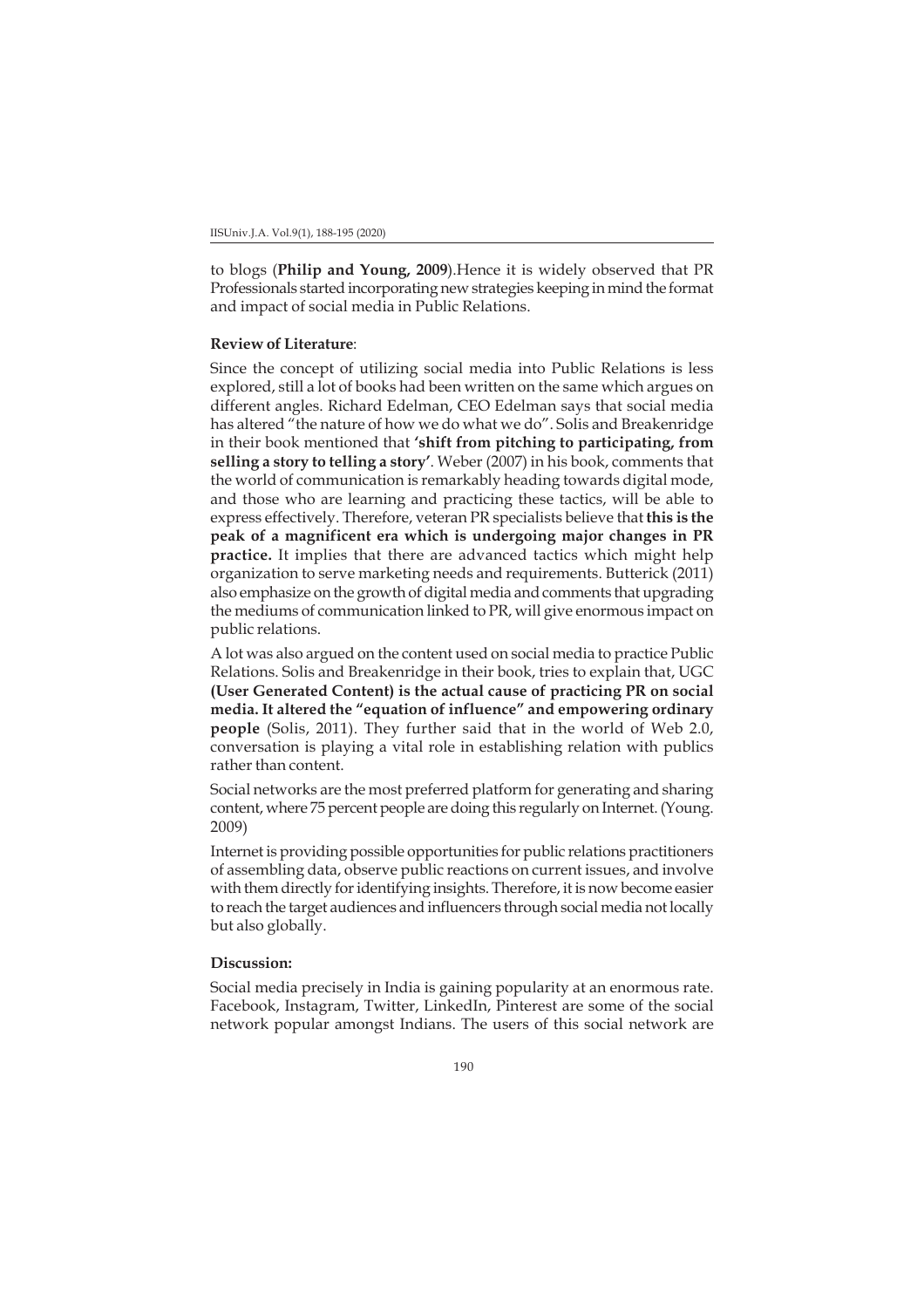increasing day by day. According to a recent survey by Hootsuite and Wearesocial in January 2019, of the total Indian population, 310.0 million users are active on Social Media. Their survey claims that 93% are active on YouTube, 89% on Facebook, 69% on Instagram while 57% and 48% respectively on twitter and LinkedIn.

The use of Hashtags"**#"** for organizing content is in trend on Twitter mostly and other social networking sites, which is use to identify messages on a particular topic. This helps in making content or news or information trending on social sites when masses are talking about it. This popularity of photo, video, article is also known as Viral Content as it spreads rapidly on online and social media. Recent examples of some of the Viral Content are

**1. #jcbkiKhudai**: Recently, JCB ki khudai comes was trending because of the statement given by one of the MP of Hyderabad. He was discussing the issue of unemployment in India, where he said a controversial statement that, "India me berozgaari itni hai ki agar kahin JCB ki khudai ka kaam chal raha ho toh who dekhne ke liye bhi bheed ikhatti ho jati hai". After his statement, local Facebook and twitter groups of that particular area started creating memes on that and after that "JCB ki khudai" started trending on various social media and online platforms. Most of the memes are made on how Indians tend to gather around to watch these vehicles dig and transport earth/mud/tar had gone viral for couple of days.

All the memes and jokes around #JCBKiKhudai got a shot of credibility when the official Twitter of JCB acknowledged the 'love'.



Also, the entire movement has brought about a ton of free, 'earned media' attention for a brand like JCB which concentrates mostly on B2B communication and has very little to do with the B2C communication.

Netizens have even dug up old videos of the earth-digger in action to produce memes and have even dragged cricketers, popular politicians and Bollywood actors into their graphic images to enhance the meme experience. This created a huge publicity for JCB in no cost.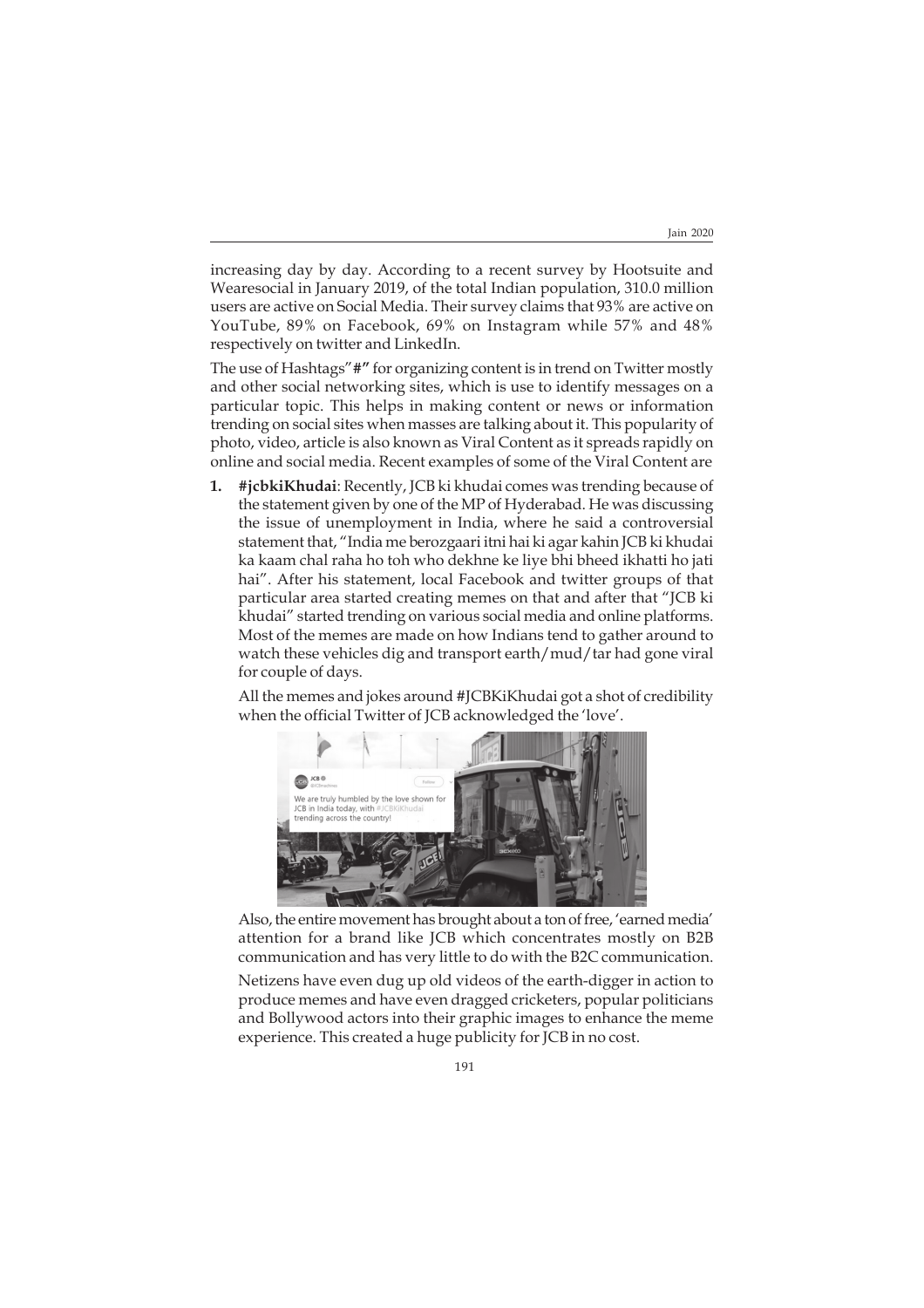**2. #Zomato:** Recently Zomato was in news when a video of especially abled man in a Zomato T-shirt and with a delivery bag in his handoperated tricycle speeding towards the destination to deliver food. The said video was appreciated and shared across the social media. This man is seen doing his job like anyone would without any complains and grievances. This zomato delivery man is not just making news but is also inspiring people. Moreover celebrities seem to be in awe of this delivery man too. Such an act of zomato to step forward and empower such people is really appreciable. Later, zomato surprised the especially abled delivery man with an electric vehicle by zomato to help him deliver food in his area more conveniently. The entire act has brought almost free of cost exposure on Internet and super attention for the Food deliver app Zomato as how inclusive zomato is when it comes to employing people.





members and in our delivery partners as they are the ones who immense pride in our delivery partners as they are the ones who connect our users with great food — regardless of all obstacles :) pic. twitter com/ $A \cup B \cup C$ .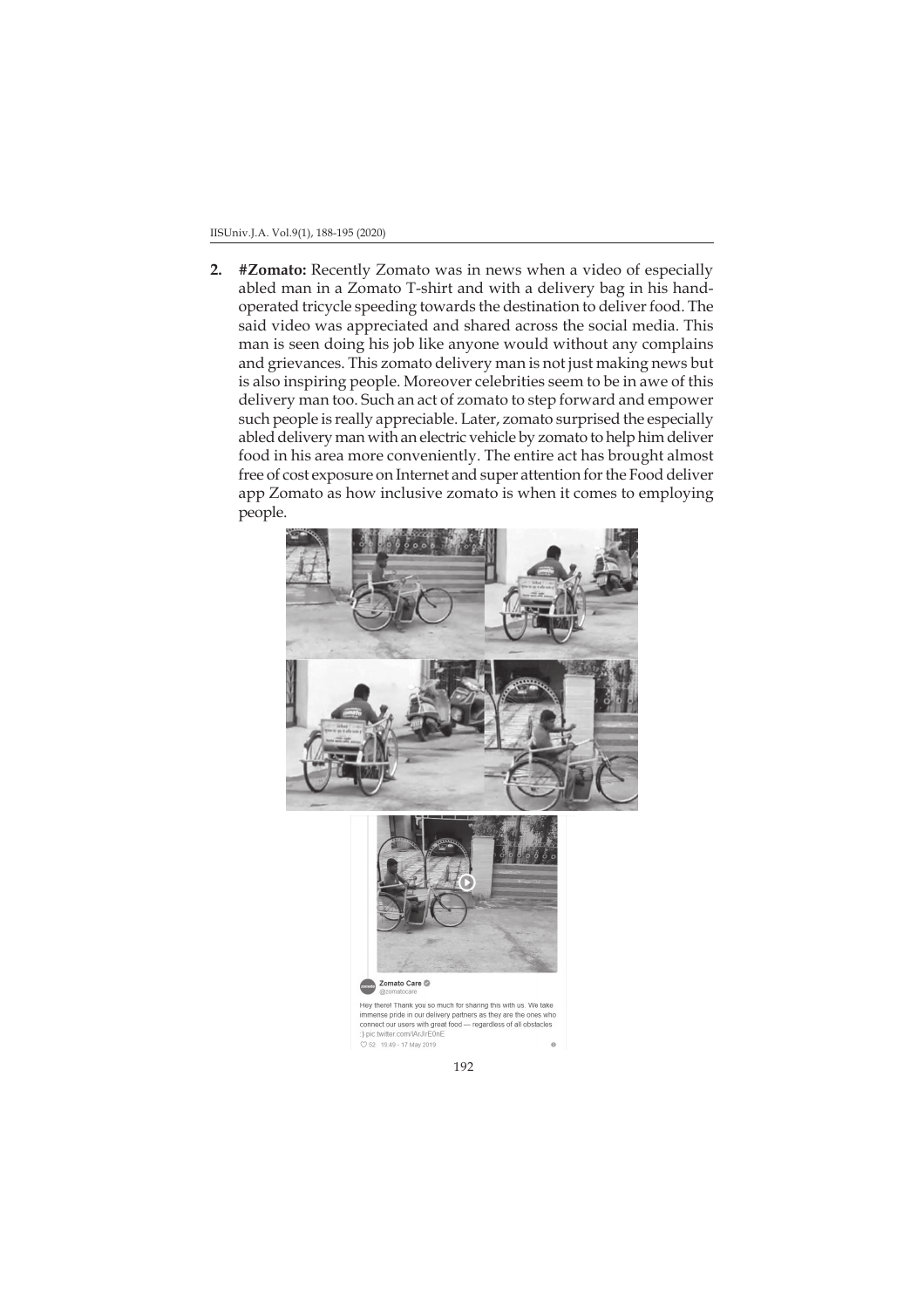In both of the above case studies, PR team of the respective organization amplified the attention by spreading the word in online and offline communities. There are lots of other stories around on how corporates are gaining and loosing popularity via social media.

The above discussion also brings our attention towards the fact that if social media can enhance the credibility of an organization, it can also damage the image of the organization at a same speed. But at a large, social media has enhanced the practice of PR by making it easy to reach a huge number of publics, cheaply and within a short time.

The above mentioned two case studies show the benefits of strong presence on social media. The below example is therefore a contradiction which shows that if an organization is involved in some wrong or foul practices, they can be dragged easily on same social media platform.

**3. The Rahul Bose going banana story**: The said moment which broke the internet was started by bollywood actor Rahul Bose who was staying at JW Marriott in Chandigarh. The actor was charged with Rs.442 for the "fruit platter" which has only 2 bananas in it. He ordered 2 bananas post his workout session at the hotel's gym. The actor took to twitter to share his shock over the whole incident and post the bill and his own video on the twitter account. The video went viral within few minutes and saw an outpour of reactions from twitter users across the country.



Following the actor's viral video, Deputy Commissioner of Chandigarh ordered probe and asked The Hotel, JW Marriott to explain the cost.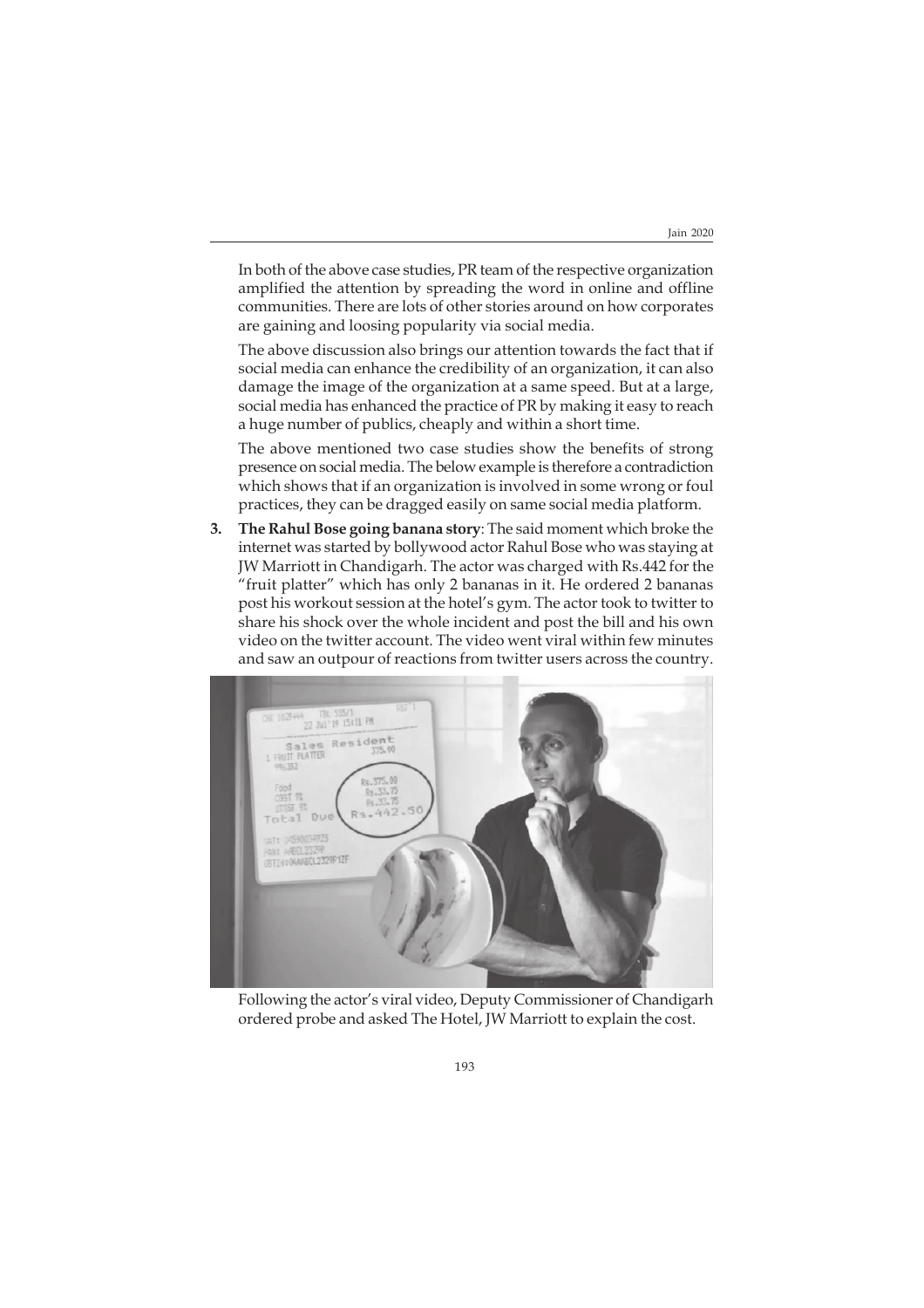The video has garnered more 143K views on twitter and 159K retweets so far. Sometime after his bananas story went viral, twitterites began sharing their own 'Rahul Bose moments' - their experiences of being fleeced for a product or service with a #rahulbosemoments.

Later, the excise and taxation dept. fines the hotel for Rs. 25000 for collecting illegal tax on an exempted item (fresh fruit). In the same series, several Indian brands like OYO rooms, Amazon, policy bazaar also took to social media by sharing hilarious memes on the issue.



**4. #Sareetwitter:** The #sareetwitter was a recent trend on twitter which a huge participation of females ranging from celebrities to politicians. The trend started by Priyanka Gandhi, where she shared a throwback picture of herself wearing a saree. After this, women from all walks of life shared their trendy and graceful pictures in Saree.

#sareetwitter saw huge response from actors, politician and influential personalities where they post their pictures in saree. The pictures also have their families and friends posing with them. The interesting thing came out to be that lots of foreigners are also participated in this trending issue which shows India culture acceptability among foreigners. Some male users also shared the pictures of their mother, wife & daughter in their favorite saree.